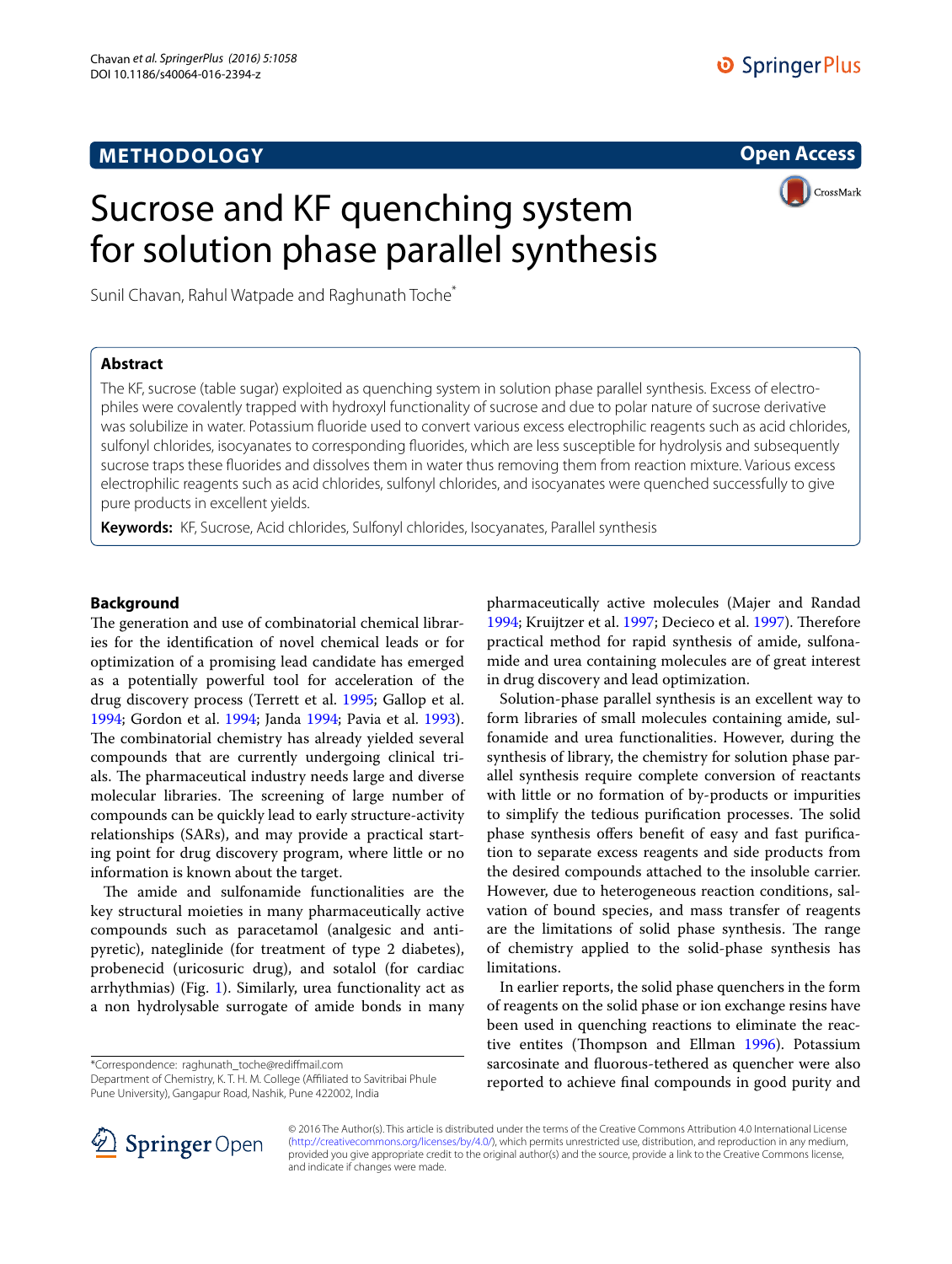

<span id="page-1-0"></span>quantities (Nikam et al. [1998;](#page-6-3) Lindsley et al. [2002;](#page-5-6) Curran [2001;](#page-5-7) Zhang et al. [2003](#page-6-4); Zhang et al. [2002\)](#page-6-5). Here, we report sucrose as readily available, environment friendly and cost effective novel quenching agent for the solution phase parallel synthesis.

## **Results and discussion**

In medicinal chemistry program we need rapid synthesis of various acylated and sulfonated derivatives of benzyl amines. During the parallel synthesis, for the complete conversion of the substrate a little excess of an electrophilic reagent was always added, this resulted the impure products and required tedious column chromatographic purifications. Therefore, a new and rapid process for eliminating these excess electrophiles is required. To overcome this issue, KF and sucrose treatment was found to be a novel quenching system in these reactions. As a prototype we chose benzylamine as substrate (Fig. [2\)](#page-1-1). Thus, in a typical reaction of benzyl amine (1.0 equivalent) was treated with an excess of electrophile 1.4 equivalents, e.g. acid chloride, sulfonyl chloride, or isocyanate in presence of triethylamine in DMF. After stirring for 6 h, potassium fluoride (1.5 equivalents) was added to the reaction and the reaction mixture was stirred for an additional 0.5 h. Further sucrose (1.5 equivalents) was added and reaction mixture stirred for additional 0.5 h. Water was then added to the reaction mixture under stirring and the final product was obtained by simple filtration or extraction with EtOAc. The reaction and the purity of the product were monitored by TLC and <sup>1</sup>H-NMR, which indicated pure product with no evidence of electrophile used. The products were isolated in excellent yields with high purity. The excess of acid chlorides can also be quenched using aqueous Sodium carbonate, while few aromatic acid chlorides do not get quenched in aqueous base and remain intact; but can be effectively quenched by KF sucrose quenching system (Table [1\)](#page-2-0).



<span id="page-1-1"></span>The excess of electrophiles were covalently trapped with hydroxyl functionality of sucrose and dissolve in water. Role of potassium fluoride is to convert various excess electrophilic reagents such as acid chlorides, sulfonyl chlorides, isocyanates to corresponding fluorides (Ishikawa et al. [1981](#page-5-8); Kimura and Suzuki [1989](#page-5-9); Dang and Olofson [1990](#page-5-10)), which are less reactive than acid chlorides. Acid fluorides, on the other hand, are known to be more stable to hydrolysis than acid chlorides and hence avoid the formation of by-products. KF is readily soluble in water (92 g/100 ml at 18 °C, 102 g/100 ml at 25 °C) and the reaction in absence of KF yields impure product, which further required column purification. The role of KF is to convert chlorides to corresponding fluorides making them less susceptible to hydrolysis and generation of difficult-to-remove impurities and subsequently sucrose traps these fluorides and dissolves them in water thus removing them from reaction mixture.

After the aqueous quench no sucrose or its derivatives were seen on TLC or in  ${}^{1}H$  NMR of the products. This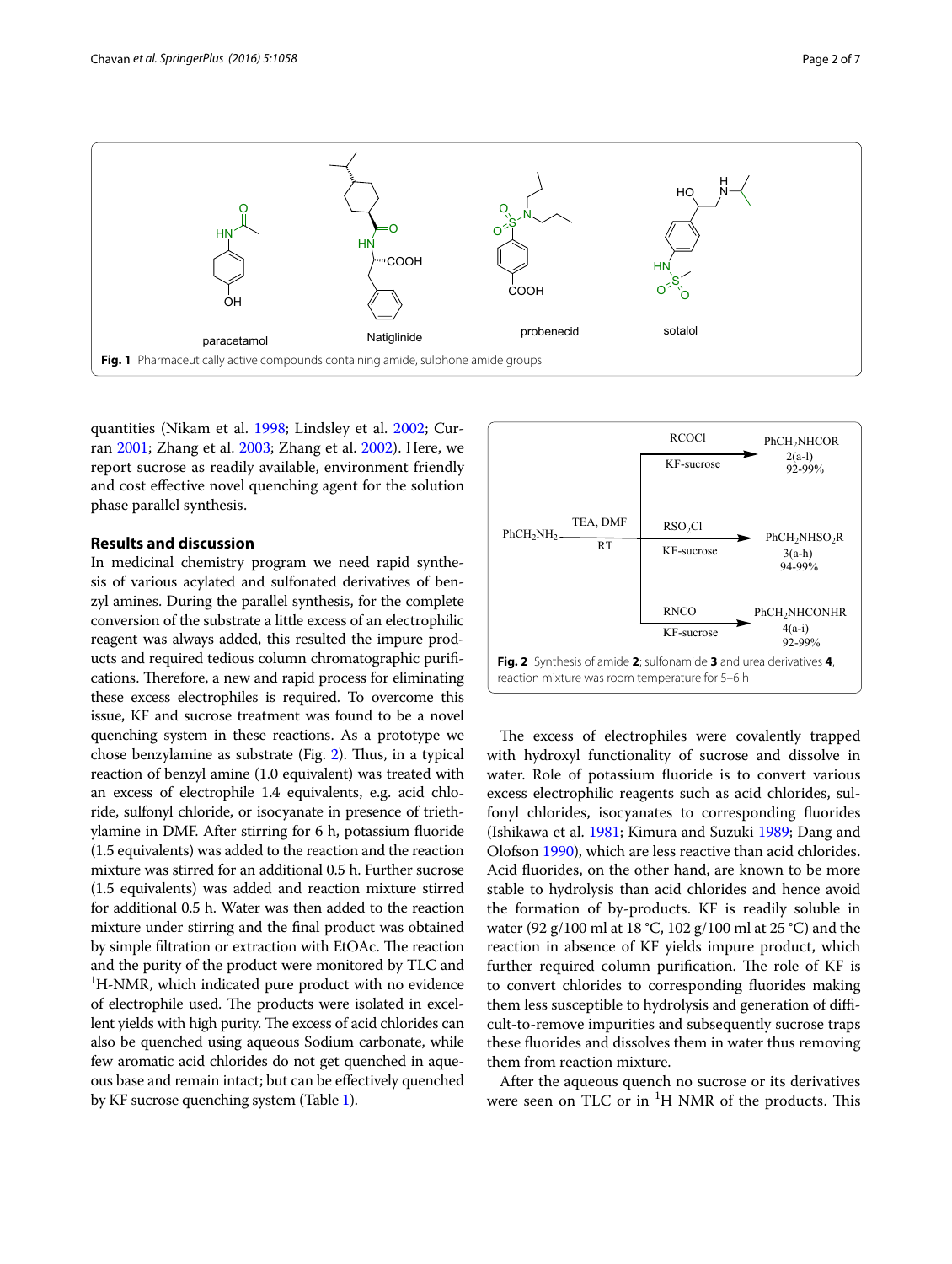<span id="page-2-0"></span>**Table 1 Isolated yields of amide 2, sulfonamide 3 and urea 4 derivatives**

| Amide 2 R |                                                       | Yield $(\%)$ | Sulfonamide 3 R |                                                                   | Yield (%) Urea 4 R |              |                               | Yield (%) |
|-----------|-------------------------------------------------------|--------------|-----------------|-------------------------------------------------------------------|--------------------|--------------|-------------------------------|-----------|
| a         | Cyclopentyl (Sudrik et al.<br>2002)                   | 98           | a               | Phenyl (José et al. 2011)                                         | 96                 | a            | 3-Cyano phenyl                | 98        |
| b         | t-Butyl (Martínez-Asencio<br>et al. 2011a)            | 99           | b               | p-Tolyl (Gao et al. 2005)                                         | 99                 | b            | 1-Naphthyl                    | 99        |
| C         | 4-Fluro-phenyl (Mamat et al.<br>2011)                 | 99           | $\mathsf{C}$    | 4-Fluro-phenyl<br>(Ramunno et al. 2012)                           | 97                 | $\mathsf{C}$ | 4-Fluro phenyl                | 97        |
| d         | Cyclopropyl (Yang and Shi<br>2005)                    | 94           | d               | 4-Chlorophenyl<br>(Ramunno et al. 2012)                           | 98                 | d            | 2-Trifluromethyl-<br>phenyl   | 98        |
| e         | Cyclohexyl (Saito et al. 2008)                        | 98           | e               | 4-Trifluromethoxy phenyl<br>(Shi et al. 2009)                     | 94                 | е            | 2-Methoxy-phenyl              | 97        |
| f         | n-Butyl (Dermer and King<br>1943)                     | 97           | f               | 4-Methoxy phenyl<br>(Martínez-Asencio et al.<br>2011 <sub>b</sub> | 99                 | f            | Phenyl                        | 99        |
| g         | 2-Furyl (Gernigon et al. 2012)                        | 99           | q               | 2,4-Dichloro phenyl                                               | 98                 | q            | 4-Cyano phenyl                | 92        |
| h         | 4-Nitro phenyl (Bahrami et al.<br>2010)               | 92           | h               | 3,4-Dichloro phenyl                                               | 97                 | h            | 4-Triflurometh -oxy<br>phenyl | 94        |
| İ         | 4-Methoxy-phenyl (Kokare<br>et al. 2007)              | 99           |                 |                                                                   |                    |              | 2,5-Dimethoxy-<br>phenyl      | 99        |
|           | 2,4-Dichloro-phenyl (Richard<br>Cremlyna et al. 1989) | 95           |                 |                                                                   |                    |              |                               |           |
| k         | Ethyl (Lee et al. 1999)                               | 97           |                 |                                                                   |                    |              |                               |           |
|           | Phenyl (Nowrouzi and Jona-<br>ghani 2012)             | 99           |                 |                                                                   |                    |              |                               |           |

methodology worked with a larger excess of electrophiles in the reaction, which needed to be quenched with excess amounts of potassium fluoride and sucrose. This methodology can be easily automated on a synthesizer for synthesizing the desire array of compounds in several gram quantities of acylated products.

## **Conclusion**

In summary, we have developed a simple solution-phase parallel synthesis using a novel quencher for the excess electrophiles. The quencher system KF, sucrose is readily available, environment friendly, cost effective and was found to be very efficient in trapping excess acid chlorides, sulfonyl chlorides and isocyanates to give water soluble by products which could be removed by an aqueous workup.

## **Methods**

#### **Reagents used**

Reactions were monitored by thin layer chromatography (TLC), carried out on 0.2 mm silica gel 60  $F_{254}$  (Merck) plates using UV light (254 and 366 nm) for detection and compounds were purified by column chromatography by using silica gel of 5–20 µm (Merck, 60–120 mesh). Column dimension 39  $\times$  2 cm and elution volume used is about 200–400 ml for each product. Common reagent grade chemicals are either commercially available and were used without further purification or were prepared by standard literature procedures.

#### **Characterization**

The <sup>1</sup>H spectra were recorded on a Bruker XL 300 spectrometer (300 MHz). Chemical shifts were reported in parts per million using tetramethylsilane as an internal standard and were given in  $\delta$  units. The solvent for NMR spectra was DMSO- $d_6$  unless otherwise stated. Elemental analyses were performed on a Hosli CH-Analyzer and are within  $\pm 0.4$  of the theoretical percentage. All reactions were monitored by thin layer chromatography, carried out on 0.2 mm silica gel 60  $F_{254}$  (Merck) plates using UV light (254 and 366 nm) for detection. Common reagents grade chemicals are either commercially available and were used without further purification or prepared by standard literature procedures.

## **Synthesis of benzylamide derivatives 2(a–l)**

The mixture of benzyl amine (0.268 g, 2.5 mmol), acid chloride (3.5 mmol) and triethylamine (0.695 ml, 5 mmol) in DMF (5 ml) was stirred at room temperature for 5–6 h (TLC Check, 40 % ethyl acetate/hexane). To the stirring solution KF (88 mg, 1.5 mmol) was added and the reaction mixture was stirred for 0.5 h. Sucrose  $(0.514 \text{ g}, 1.5 \text{ mmol})$  was added and stirring was continued for next half an hour. Water (50 ml) was then added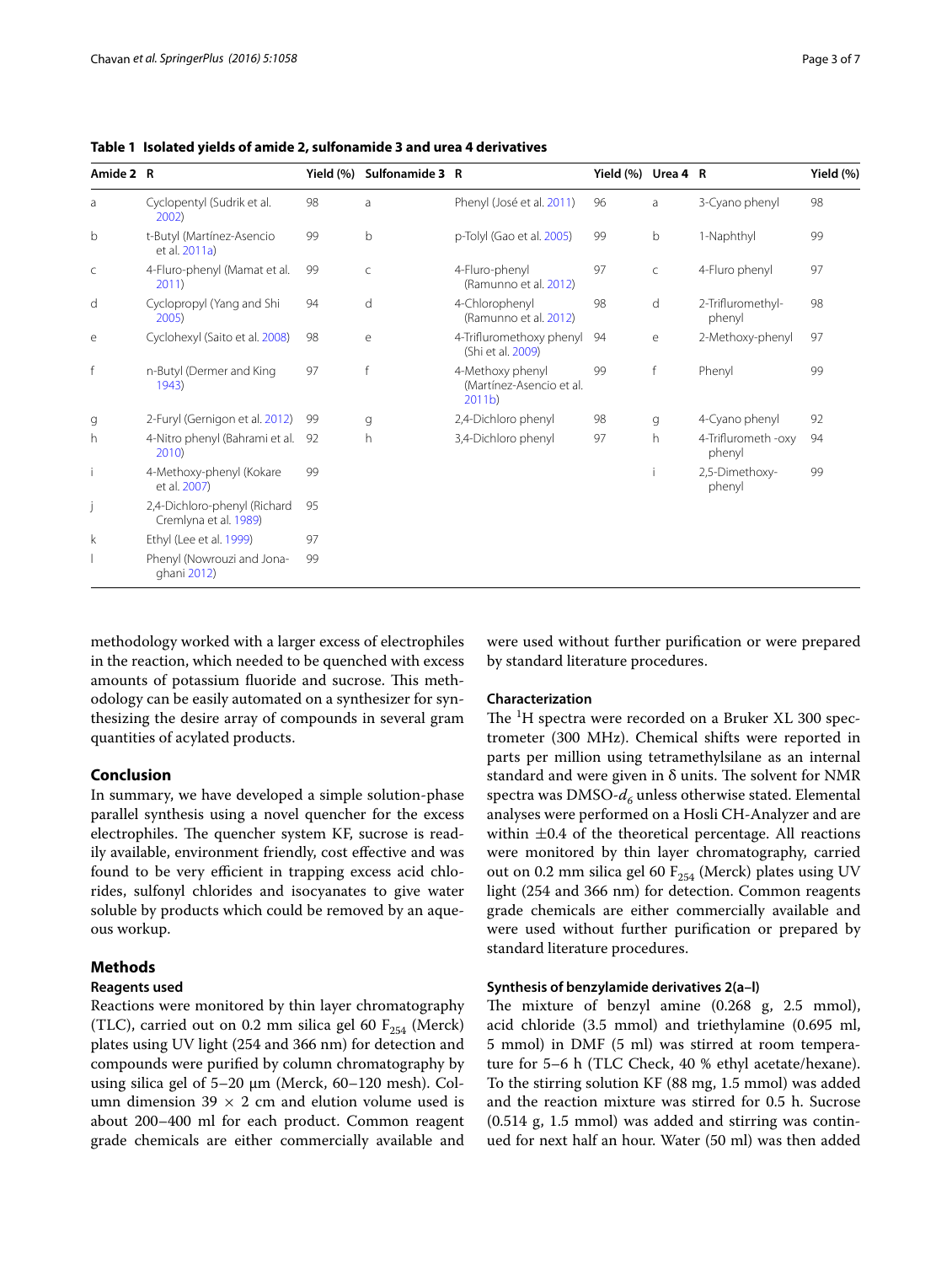to the reaction mixture under stirring. The products 2a–e and 2g–l were isolated by filtration and product 2f was extracted in EtOAc (25 ml).

Cyclopentanecarboxylic acid benzylamide 2a: white crystalline solid; [M.p. 94 °C, *lit. mp 94* °C (Sudrik et al. [2002](#page-6-6)); yield 498 mg, 98 %] Analysis: IR (KBr): 3354, 1654, 1601 cm<sup>−</sup><sup>1</sup> ; 1 H NMR (300 MHz, DMSO-*d6*) δ 8.26 (bs, 1H, NH), 7.19–7.33 (m, 5H, ArH), 4.24 (d, J = 6.0 Hz, 2H, CH2), 2.52–2.72 (m, 1H, CH), 1.45–1.80 (m, 8H,  $4 \times CH_2$ ).

N-Benzyl-2, 2-dimethyl-propionamide 2b: white crystalline solid; [M.p. 83 °C, *lit. Mp 81*–*84* °C (Martínez-Asencio et al. [2011a](#page-6-7)), yield 474 mg, 99 %] Analysis: IR (KBr): 3358, 1660, 1610 cm<sup>−</sup><sup>1</sup> ; 1 H NMR (300 MHz, DMSO-*d6*) δ 8.04 (t, J = 5.5 Hz, 1H, NH), 7.17–7.33 (m, 5H, ArH), 4.25 (d,  $J = 6.0$  Hz, 2H, CH<sub>2</sub>), 1.12 (s, 9H, 3  $\times$  CH<sub>3</sub>).

N-Benzyl-4-fluoro-benzamide 2c: white crystalline solid [M.p. 144 °C, *lit. mp 143*–*144* °C (Mamat et al. [2011](#page-5-13)) yield 567 mg, 99 %] Analysis: IR (KBr): 3365, 1647, 1611 cm−<sup>1</sup> ; 1 H NMR (300 MHz, DMSO-*d6*) δ 9.07 (t, J = 5.9 Hz, 1H, NH), 7.93–8.01 (m, 2H, ArH), 7.22–7.36 (m, 7H, ArH), 4.48 (d, J = 6.0 Hz, 2H, CH<sub>2</sub>). <sup>13</sup>C NMR (300 MHz, DMSO-*d6*) δ 43.1, 115.5, 115.8, 127.2, 127.7, 128.7, 130.3, 130.4, 131.2, 131.3, 140.0, 162.7, 165.6.

Cyclopropanecarboxylic acid benzylamide 2d: white crystalline solid [M.p. 140 °C, *lit.mp 140*–*141* °C (Yang and Shi [2005](#page-6-9)) yield 412 mg, 94 %] Analysis: IR (KBr): 3370, 1665, 1605 cm−<sup>1</sup> ; 1 H NMR (300 MHz, DMSO-*d6*) δ 8.54 (br. s., 1H, NH), 7.20–7.35 (m, 5H, ArH), 4.27 (d,  $J = 6.0$  Hz, 2H, CH<sub>2</sub>), 1.55–1.64 (m, 1H, CH), 0.62–0.72  $(m, 4H, 2 \times CH<sub>2</sub>).$ 

Cyclohexanecarboxylic acid benzylamide 2e: white crystalline solid [M.p. 108 °C, *lit. mp 107*–*109* °C (Saito et al. [2008](#page-6-10)) yield 532 mg, 98 %] Analysis: IR (KBr): 3345, 1651, 1612 cm−<sup>1</sup> ; 1 H NMR (300 MHz, DMSO-*d6*) δ 8.20 (br. s., 1H, NH), 7.18–7.33 (m, 5H, ArH), 4.23 (d,  $J = 5.7$  Hz, 2H, CH<sub>2</sub>), 2.15 (s, 1H, CH), 1.57–1.75 (m, 5H,  $5xCH$ , 1.10–1.42 (m, 5H,  $5 \times CH$ ).

Pentanoic acid benzylamide 2f: white crystalline solid [M.p. 42 °C, *lit.mp 41.1*–*41.8* °C (Dermer and King [1943\)](#page-5-14); yield 464 mg, 97 %] Analysis: IR (KBr): 3352, 1654, 1603 cm<sup>−</sup><sup>1</sup> ; 1 H NMR (300 MHz, DMSO-*d6*) δ 8.28 (t,  $J = 5.5$  Hz, 1H, NH), 7.19-7.33 (m, 5H, ArH), 4.24 (d,  $J = 6.0$  Hz, 2H, CH<sub>2</sub>), 2.13 (t, J = 7.4 Hz, 2H, CH<sub>2</sub>), 1.41– 1.55 (m, 2H, CH<sub>2</sub>), 1.26 (dq, J = 14.9,7.4 Hz, 2H, CH<sub>2</sub>), 0.78–0.89 (m, 3H,  $CH<sub>3</sub>$ ).

Furan-2-carboxylic acid benzylamide 2g: white crystalline solid [M.p. 113 °C, *lit. mp 111*–*113* °C (Gernigon et al. [2012\)](#page-5-15); yield 498 mg, 99 %] Analysis: IR (KBr): 3370, 1657, 1604 cm<sup>−</sup><sup>1</sup> ; 1 H NMR (300 MHz, DMSO-*d6*) δ 8.92  $(t, J = 5.9$  Hz, 1H, NH), 7.77–7.85 (m, 1H, ArH), 7.20– 7.35 (m, 5H, ArH), 7.13 (d, J = 3.4 Hz, 1H, ArH), 6.62 (dd,  $J = 3.4, 1.9$  Hz, 1H, ArH), 4.42 (d,  $J = 6.0$  Hz, 2H, CH<sub>2</sub>).

N-Benzyl-4-nitro-benzamide 2h: light yellow crystalline solid [M.p. 140 °C, *lit. mp 139* °C (Bahrami et al. [2010](#page-5-16)); yield 590 mg, 92 %] Analysis: IR (KBr): 3365, 1667, 1617, 1545 cm<sup>−</sup><sup>1</sup> ; 1 H NMR (300 MHz, DMSO-*d6*)  $\delta$  9.39 (t, J = 6.0 Hz, 1H, NH), 8.31–8.36 (m, 2H, ArH), 8.10–8.15 (m, 2H, ArH), 7.23–7.37 (m, 5H, ArH), 4.52 (d,  $J = 6.0$  Hz, 2H, CH<sub>2</sub>).

N-Benzyl-4-methoxy-benzamide 2i: white crystalline solid [M.p. 129 °C, *lit. mp125* °C (Kokare et al. [2007\)](#page-5-17), yield 597 mg, 99 %] Analysis: IR (KBr): 3345, 1649, 1601 cm<sup>−</sup><sup>1</sup> ; 1 <sup>1</sup>H NMR (300 MHz, DMSO- $d_6$ )  $\delta$  8.89 (t, J = 6.0 Hz, 1H, NH), 7.84–7.91 (m, 2H, ArH), 7.20–7.34 (m, 5H, ArH), 6.97–7.04 (m, 2H, ArH), 4.46 (d, J = 6.0 Hz, 2H, CH<sub>2</sub>), 3.8  $(s, 3H, OCH<sub>3</sub>).$ 

N-Benzyl-2, 4-Dichloro-benzamide 2j: white crystalline solid [M.p. 125 °C, *lit. mp 125* °C (Richard Cremlyna et al. [1989](#page-6-13)); yield 666 mg, 95 %] Analysis: IR (KBr): 3355, 1654, 1619 cm−<sup>1</sup> ; 1 H NMR (300 MHz, DMSO-*d6*) δ 9.02 (s, 1H, NH), 7.69 (s, 1H, ArH), 7.49 (s, 2H, ArH), 7.22–7.37 (m, 5H, ArH), 4.44 (d, J = 6.0 Hz, 2H, CH<sub>2</sub>).

N-Benzyl-propionamide 2 k: white crystalline solid [M.p. 51 °C, *lit. mp 49*–*51* °C (Lee et al. [1999](#page-5-18)); yield 396 mg, 97 %] Analysis: IR (KBr): 3349, 1657, 1608 cm<sup>-1</sup>;<br><sup>1</sup>H NMR (300 MHz, DMSO-d.) δ 8.25 (br.s., 1H, NH) <sup>1</sup>H NMR (300 MHz, DMSO- $d_6$ ) δ 8.25 (br. s., 1H, NH), 7.19–7.34 (m, 5H, ArH), 4.24 (d, J = 6.0 Hz, 2H, CH<sub>2</sub>), 2.13 (q, J = 7.6 Hz, 2H, CH<sub>2</sub>), 0.97–1.15 (m, 3H, CH<sub>3</sub>).

N-Benzyl-benzamide 2l: white crystalline solid [M.p. 104 °C, *lit. mp 104*–*106* °C (Nowrouzi and Jonaghani [2012](#page-6-14)); yield 523 mg, 99 %] Analysis: IR (KBr): 3358, 1656, 1610 cm−<sup>1</sup> ; 1 H NMR (300 MHz, DMSO-*d6*) δ 9.04 (t, J = 5.9 Hz, 1H, NH), 7.87–7.92 (m, 2H, ArH), 7.43–7.56 (m, 3H, ArH), 7.20–7.35 (m, 5H, ArH), 4.48 (d,  $J = 6.0$  Hz, 2H, CH<sub>2</sub>). Calculated for C<sub>14</sub>H<sub>13</sub>NO (211.27): C, 79.59; H, 6.20; N, 6.63. Found: C, 79.57; H, 6.21; N, 6.62.

#### **Synthesis of sulfonamides derivatives 3(a–h)**

The mixture of benzylamine (0.268 g, 2.5 mmol), sulfonyl chloride (3.5 mmol) and triethylamine (0.695 ml, 5 mmol) in DMF (5 ml) was stirred at room temperature for 5–6 h (TLC Check, 40 % ethyl acetate/hexane). To the stirring solution KF (88 mg, 1.5 mmol) was added and the reaction mixture was stirred for 0.5 h. Sucrose (0.514 g, 1.5 mmol) was added and stirring was continued for next half an hour. Water (50 ml) was then added to the reaction mixture under stirring. The product was isolated by filtration and washed with 10 ml water.

N-Benzyl-benzenesulfonamide 3a: white crystalline solid [M.p. 90 °C, *lit. mp 89*–*90* °C (José et al. [2011](#page-5-11)); yield 594 mg, 96 %] Analysis: IR (KBr): 3365, 1601, 1340 cm<sup>-1</sup>; <sup>1</sup>H NMR (300 MHz, DMSO-*d6*) δ 9.04 (bs. s 1H, NH), 7.87–7.92 (m, 2H, ArH), 7.43–7.56 (m, 3H, ArH), 7.20–7.35 (m, 5H, ArH), 4.48 (d, J = 6.0 Hz, 2H, CH<sub>2</sub>).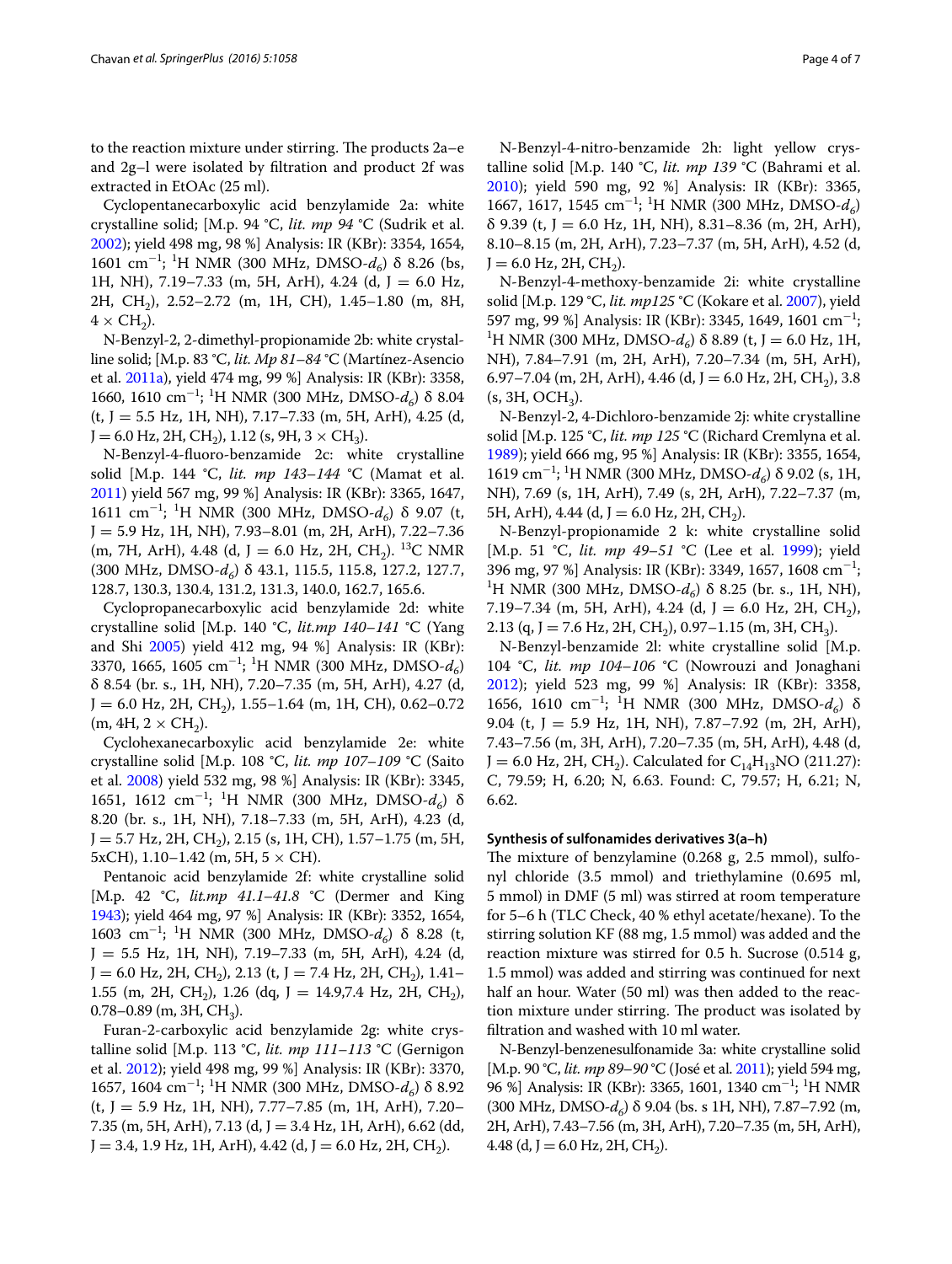N-Benzyl-4-methyl-benzenesulfonamide 3b: white crystalline solid [M.p. 111 °C, *lit. mp 111* °C (Gao et al. [2005](#page-5-12)); yield 647 mg, 99 %] Analysis: IR (KBr): 3361, 1615, 1338 cm<sup>−</sup><sup>1</sup> ; 1 H NMR (300 MHz, DMSO-*d6*) δ 8.22 (bs, 1H, NH), 7.69–7.94 (m, 2H, ArH), 7.33–7.52 (m, 2H, ArH), 7.19-7.32 (m, 5H, ArH), 4.00 (s, 2H, CH<sub>2</sub>), 1.90 (s,  $3H, CH<sub>3</sub>$ ).

N-Benzyl-4-fluoro-benzenesulfonamide 3c: white crystalline solid [M.p. 99 °C, *lit. mp 96*–*98* °C (Ramunno et al. [2012\)](#page-6-8), yield 644 mg, 97 %] Analysis: IR (KBr): 3355, 1611, 1338 cm<sup>−</sup><sup>1</sup> ; 1 H NMR (300 MHz, DMSO-*d6*) δ 8.22 (bs, 1H, NH), 7.69–7.94(m, 2H, ArH), 7.33–7.52 (m, 2H, ArH), 7.19–7.32 (m, 5H, ArH), 4.00 (s, 2H, CH<sub>2</sub>). <sup>13</sup>C NMR (300 MHz, DMSO-*d<sub>6</sub>*) δ: 46.6, 116.5, 116.8, 127.6, 128.1, 128.7, 129.9, 130.0, 137.6, 137.7, 137.9, 162.8, 166.1.

N-Benzyl-4-chloro-benzenesulfonamide 3d: white crystalline solid [M.p. 105 °C, *lit. mp 104*–*106* °C (Ramunno et al. [2012\)](#page-6-8) yield 690 mg, 98 %] Analysis: IR (KBr): 3365, 1614, 1335 cm−<sup>1</sup> ; 1 H NMR (300 MHz, DMSO-*d6*) δ 8.25 (bs, 1H, NH), 7.75–7.98 (m, 2H, ArH), 7.38–7.54 (m, 2H, ArH), 7.19–7.32 (m, 5H, ArH), 4.02 (s,  $2H, CH<sub>2</sub>$ ).

N-Benzyl-4-trifluromethoxy-benzenesulfonamide 3e: white crystalline solid [M.p. 114 °C, *lit. mp 114* °C (Shi et al. [2009\)](#page-6-11); yield 779 mg, 94 %] Analysis: IR (KBr): 3348, 1603, 1341 cm−<sup>1</sup> ; 1 H NMR (300 MHz, DMSO-*d6*) δ 8.44 (bs, 1H, NH), 7.76–8.01 (m, 4H, ArH), 7.11–7.28 (m, 5H, ArH),  $4.04$  (s,  $2H$ , CH<sub>2</sub>).

N-Benzyl-4-methoxy-benzenesulfonamide 3f: white crystalline solid [M.p. 113 °C, *lit. mp 112*–*113* °C (Martínez-Asencio et al. [2011b](#page-6-12)); yield 686 mg, 99 %] Analysis: IR (KBr): 3357, 1607, 1344 cm<sup>-1</sup>; <sup>1</sup>H NMR (300 MHz, DMSO-*d6*) δ 8.42 (bs, 1H, NH), 7.84–7.91 (m, 2H, ArH), 7.20–7.34 (m, 5H, ArH), 6.97–7.04 (m, 2H, ArH), 4.46 (d,  $J = 6.0$  Hz, 2H, CH<sub>2</sub>), 3.95 (s, 3H, OCH<sub>3</sub>).

N-Benzyl-2, 4-dichloro-benzenesulfonamide 3g: white crystalline solid [M.p. 115 °C, *yield* 775 mg, 98 %] Analysis: Calculated for  $C_{13}H_{11}Cl_2NO_2S$  (316.21): C, 49.38; H, 3.51; N, 4.43. Found: C, 49.37; H, 3.52; N, 4.42. IR (KBr): 3358, 1605, 1342 cm<sup>−</sup><sup>1</sup> ; 1 H NMR (300 MHz, DMSO-*d6*) δ 8.56 (s, 1H, NH), 7.86 (d, J = 8.7 Hz, 1H, ArH), 7.67–7.76 (m, 1H, ArH), 7.44–7.60 (m, 1H, ArH), 7.12–7.26 (m, 5H, ArH), 4.09 (s, 2H,  $CH<sub>2</sub>$ ).

N-Benzyl-3, 4-dichloro-benzenesulfonamide 3h: white crystalline solid [M.p. 112 °C; yield 767 mg, 97 %] Analysis: Calculated for  $C_{13}H_{11}Cl_2NO_2S$  (316.21): C, 49.38; H, 3.51; N, 4.43. Found: 49.40; H, 3.52; N, 4.42. IR (KBr): 3354, 1605, 1343 cm<sup>−</sup><sup>1</sup> ; 1 H NMR (300 MHz, DMSO-*d6*) δ 8.40 (bs, 1H, NH), 7.86 (d, J = 1.9 Hz, 1H, ArH), 7.80 (d, J = 8.7 Hz, 1H, ArH), 7.65–7.75 (m, 1H, ArH), 7.13–7.29 (m, 5H, ArH), 4.05 (s, 2H, CH<sub>2</sub>). <sup>13</sup>C NMR (300 MHz, DMSO-*d6*) δ: 46.7, 127.1, 127.7, 128.2, 128.6, 128.8, 131.9, 132.4, 135.7, 137.5, 141.7.

## **Synthesis of urea derivatives 4(a–i)**

The mixture of benzylamine (0.268 g, 2.5 mmol), isocyanate (3.5 mmol) and triethylamine (0.695 ml, 5 mmol) in DMF (5 ml) was stirred at room temperature for 5–6 h (TLC Check, 50 % ethyl acetate/hexane). To the above stirring solution, KF (88 mg, 1.5 mmol) was added and the reaction mixture was stirred for 0.5 h. Sucrose (0.514 g, 1.5 mmol) was added and stirring was continued for next half an hour. Water (50 ml) was then added to the reaction mixture under stirring. The product was isolated by filtration and washed with 10 ml water.

1-Benzyl -3-(3-cyano-phenyl)-urea 4a: white crystalline solid [M.p. 176 °C; yield 616 mg, 98 %] Analysis: IR (KBr): 3454, 2202, 1640, 1602 cm<sup>−</sup><sup>1</sup> ; 1 H NMR (300 MHz, DMSO- $d_6$ ) δ 8.94 (s, 1H, NH), 7.95 (t, J = 1.7 Hz,1H, NH), 7.60 (ddd, J = 8.1, 2.3, 1.3 Hz, 1H, ArH), 7.43 (t,  $J = 7.9$  Hz, 1H, ArH),  $7.19-7.39$  (m, 6H, ArH), 6.81 (t,  $J = 5.9$  Hz, 1H, ArH), 4.31 (d,  $J = 6.0$  Hz, 2H, CH<sub>2</sub>). <sup>13</sup>C NMR (300 MHz, DMSO-d<sub>6</sub>) δ: 43.2, 111.9, 119.4, 120.6, 122.7, 125.0, 127.2, 127.6, 128.8, 130.5, 140.5, 141.8, 155.4.

1-Benzyl-3-naphthalen-1-yl-urea 4b: white crystalline solid [M.p. 203 °C; yield 684 mg, 99 %] Analysis: Calculated for  $C_{18}H_{16}N_2O$  (276.34): C, 78.24; H, 5.84; N, 10.14. Found: C, 78.22; H, 5.85; N, 10.13. IR (KBr): 3374, 1638, 1605 cm<sup>-1</sup>; <sup>1</sup>H NMR (300 MHz, DMSO-*d*<sub>6</sub>) δ 8.64 (s, 1H, NH), 8.11 (d, J = 7.6 Hz, 1H, ArH), 8.05 (dd, J = 7.7, 0.9 Hz, 1H, ArH), 7.85–7.98 (m, 1H, ArH), 7.66 (s, 1H, ArH), 7.24–7.59 (m, 10H, ArH), 7.06 (t, J = 5.9 Hz, 1H, ArH), 4.39 (d, J = 5.7 Hz, 2H, CH<sub>2</sub>). <sup>13</sup>C NMR (300 MHz, DMSO-*d6*) δ: 46.7, 127.1, 127.7, 128.2, 128.6, 128.8, 131.9, 132.4, 135.7, 137.5, 141.7.

1-Benzyl-3-(4-fluoro-phenyl)-urea 4c: white crystalline solid [M.p. 179 °C; yield 592 mg, 97 %] Analysis: Calculated for  $C_{14}H_{13}FN_2O$  (244.27): C, 68.84; H, 5.36; N, 11.47. Found: C, 68.83; H, 5.35; N, 11.46. IR (KBr): 3354, 1635, 1602 cm−<sup>1</sup> ; 1 H NMR (300 MHz, DMSO-*d6*) δ 8.87  $(s, 1H, NH)$ , 8.2  $(t, J = 5.9$  Hz, 1H, NH $)$ , 7.93–8.01  $(m,$ 2H, ArH), 7.15–7.25 (m, 5H, ArH), 7.25–7.36 (m, 2H, ArH), 4.48 (d, J = 6.0 Hz, 2H, CH<sub>2</sub>).

1-Benzyl-3-(2-trifluoromethyl-phenyl)-urea 4d: white crystalline solid [M.p. 168 °C; yield 721 mg, 98 %] Analysis: Calculated for  $C_{15}H_{13}F_3N_2O$  (294.28): C, 61.22; H, 4.45; N, 9.52. Found: C, 61.20; H, 4.44; N, 9.53. IR (KBr): 3370, 1645, 1601 cm<sup>-1</sup>; <sup>1</sup>H NMR (300 MHz, DMSO*d6*) δ 8.72 (s, 1H, NH), 7.60–7.97 (m, 4H, ArH), 7.45 (t,  $J = 5.7$  Hz, 1H, NH), 7.25–7.35 (m, 5H, ArH), 4.31 (d,  $J = 5.7$  Hz, 2H).

1-Benzyl-3-(2-methoxy- phenyl)-urea 4e: white crystalline solid [M.p. 177 °C; yield 622 mg, 97 %] Analysis: Calculated for  $C_{15}H_{16}N_2O_2$  (256.31): C, 70.29; H, 6.29; N, 10.93. Found: C, 70.31; H, 6.28; N, 10.94. IR (KBr): 3365, 1636, 1607 cm<sup>−</sup><sup>1</sup> ; 1 H NMR (300 MHz, DMSO-*d6*) δ 8.72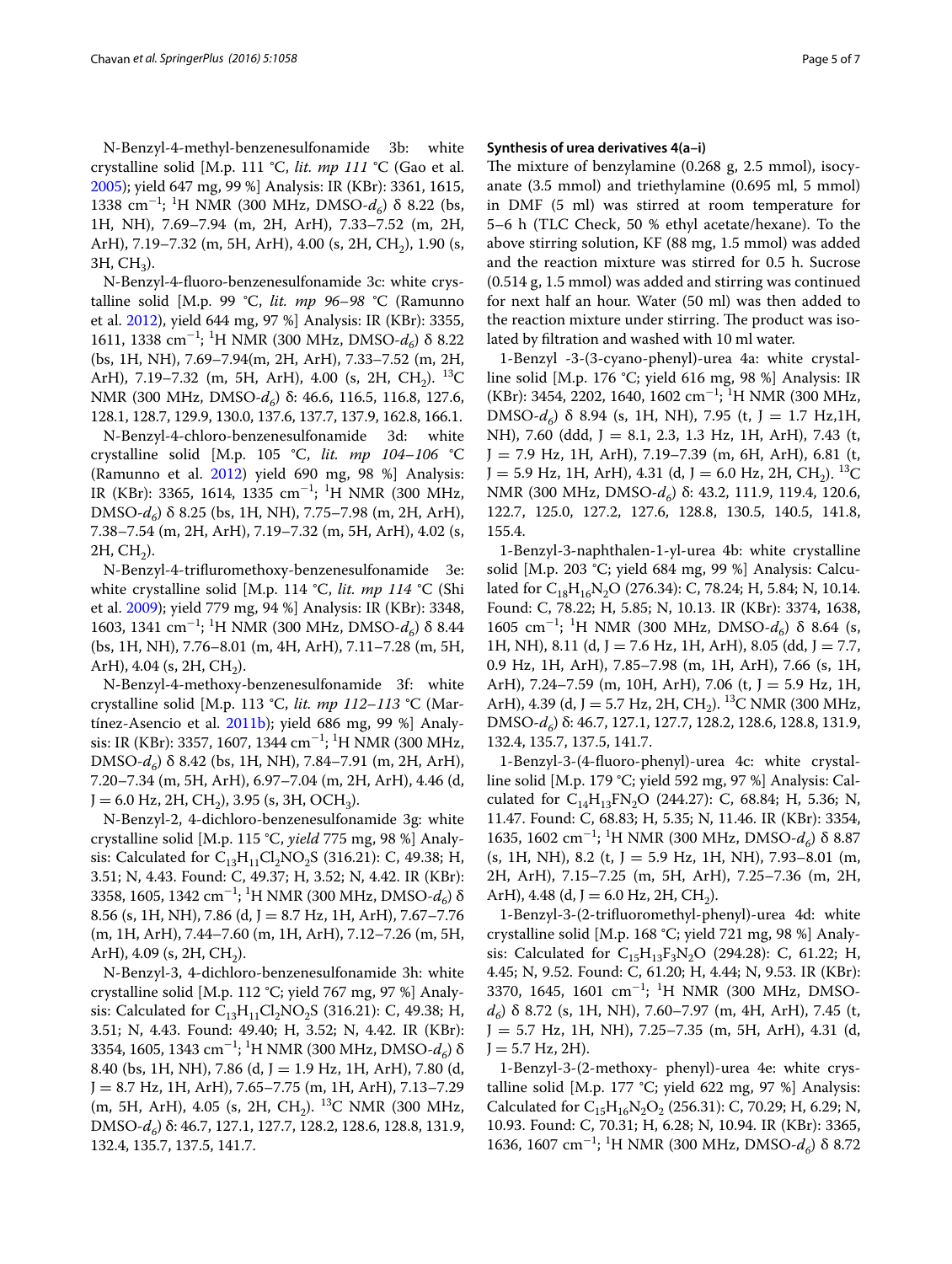(s, 1H, NH),7.08–7.36 (m, 7H, ArH), 6.85–6.95 (m, 1H, ArH), 6.69 (bs, 1H, NH), 6.44–6.58 (m,1H, ArH), 4.29  $(bs, 2H, CH<sub>2</sub>), 3.5 (s, 3H, OCH<sub>3</sub>).$ 

1-Benzyl-3-phenyl-urea 4f: white crystalline solid [M.p. 194 °C; yield 560 mg, 99 %] Analysis: Calculated for  $C_{14}H_{14}N_2O$  (226.28): C, 74.31; H, 6.24; N, 12.38. Found: C, 74.33; H, 6.25; N, 12.39. IR (KBr): 3364, 1643, 1602 cm<sup>−1</sup>;<br><sup>1</sup>H NMR (300 MH7, DMSO-*d* .) δ 8 60 (s. 1H, NH), 7.08− <sup>1</sup>H NMR (300 MHz, DMSO- $d_6$ ) δ 8.60 (s, 1H, NH), 7.08– 7.40 (m, 8H, ArH), 6.879 (ddd, J = 8.0, 2.0, 0.9 Hz, 1H, ArH), 6.63 (t, J = 6.0 Hz, 1H, NH), 6.47 (ddd, J = 8.3, 2.6, 0.9 Hz, 1H, ArH),  $4.33(d, J = 6.0$  Hz, 2H, CH<sub>2</sub>).

1-Benzyl-3-(4-cyano-phenyl)-urea 4g: white crystalline solid [M.p. 198 °C; yield 578 mg, 92 %] Analysis: Calculated for  $C_{15}H_{13}N_3O$  (251.29): C, 71.70; H, 5.21; N, 16.72. Found: C, 71.73; H, 5.22; N, 16.71. IR (KBr): 3374, 2201, 1643, 1608 cm<sup>−</sup><sup>1</sup> ; 1 H NMR (300 MHz, DMSO-d6) δ 8.80 (s, 1H, NH), 7.39–7.62(m, 1H, ArH), 7.19–7.36 (m, 5H, ArH), 7.32 (bs, 1H, NH), 6.96–7.11 (m, 1H, ArH), 6.62– 6.78 (m, 2H), 4.29 (d, J = 6.0 Hz, 2H, CH2).

1-Benzyl-3-(4-trifluoromethoxy-phenyl) urea 4h: white crystalline solid [M.p. 192 °C; yield 730 mg, 94 %] Analysis: Calculated for  $C_{15}H_{13}F_3N_2O_2$  (310.28): C, 58.07; H, 4.22; N, 18.37. Found: C, 58.06; H, 4.21; N, 18.36. IR (KBr): 3374, 1644, 1610 cm−<sup>1</sup> ; 1 H NMR (300 MHz, DMSO- $d_6$ ) δ 8.80 (s, 1H, NH), 7.5 (d, J = 7.6 Hz, 2H, ArH), 7.18–7.22 (m, 2H, ArH), 7.22–7.36 (m, 5H, ArH), 6.69 (t, J = 6.0 Hz, 1H, NH), 4.30 (d, J = 6.0 Hz, 2H, CH<sub>2</sub>).

1-Benzyl-3-(2,5-Dimethoxy-phenyl) urea 4i: white crystalline solid [M.p. 179 °C; yield 709 mg, 99 %] Analysis: Calculated for  $C_{16}H_{18}N_2O_3$  (286.33): C, 67.12; H, 6.34; N, 9.78. Found: C, 67.11; H, 6.33; N, 9.77. IR (KBr): 3374, 1638, 1601 cm−<sup>1</sup> ; 1 H NMR (300 MHz, DMSO-*d6*) δ 8.03 (s, 1H, NH), 7.8–7.84 (m, 1H, ArH), 7.21–7.38 (m, 6H, ArH & NH), 6.83–6.91 (m, 1H, ArH), 6.38–6.50 (m, 1H, ArH), 4.28  $(d, J = 5.7 \text{ Hz}, 2\text{H}), 3.75 \text{ (s, 3H, OCH}_3), 3.65 \text{ (s, 3H, OCH}_3).$ 

#### **Authors' contributions**

RBT: research guide give the idea of KF sugar as new quenching reagent and write this paper. SNC: research students who actual work for the synthesis of compounds 2 and 3 and characterized by spectral and analytical methods, also done literature search. RAW: research students, synthesis compounds 4 and characterized by spectral and analytical methods, communicate this manuscript. All authors read and approved the final manuscript.

#### **Acknowledgements**

Authors thank to BCUD, University of Pune for financial support and Department of Chemistry University of Pune for spectroscopic data and the Principal KTHM College, Nashik for facility.

#### **Competing interests**

In organic synthesis particularly while preparing derivatives using electrophiles e.g. acid chloride, sulfonyl chloride, isocyanate etc. many times we have to use slight excess of these reagents to avoid the risk of starting material in the product. But then the work-up procedure became tedious as no. of impurities form due to the use of excess of the reagent. Here, we have developed very simple method using KF and table sugar to avoid all above problems. The product can be isolated just by aqueous work-up. Other workers have also developed new reagents for this purpose, but advantage of our new reagent

is inexpensive, easily available and water soluble yield pure product, which does not require further purification.

Received: 18 January 2016 Accepted: 24 May 2016 Published online: 12 July 2016

#### **References**

- <span id="page-5-16"></span>Bahrami K, Khodaei MM, Tajik M (2010) Trimethylsilyl chloride promoted selective desulfurization of thiocarbonyls to carbonyls with hydrogenperoxide. Synthesis 24:4282. doi[:10.1055/s-0030-1258283](http://dx.doi.org/10.1055/s-0030-1258283)
- <span id="page-5-7"></span>Curran DP (2001) Fluorous reverse phase silica gel. A new tool for preparative separations in synthetic organic and organofluorine chemistry. Synlett 252:1488. doi:[10.1055/s-2001-16800](http://dx.doi.org/10.1055/s-2001-16800)
- <span id="page-5-10"></span>Dang VA, Olofson RA (1990) Advantages of fluoroformates as carboalkoxylating reagents for polar reactants. J Org Chem 55:1851. doi[:10.1021/](http://dx.doi.org/10.1021/jo00293a033) [jo00293a033](http://dx.doi.org/10.1021/jo00293a033)
- <span id="page-5-5"></span>Decieco CS, Seng JL, Kennedy KE, Covington MB, Welch PK, Arner EC, Magolda RL, Nelson DJ (1997) Amide surrogates of matrix metalloproteinase inhibitors: urea and sulfonamide mimics. Bioorg Med Chem Lett 7:233. doi:[10.1016/S0960-894X\(97\)00182-0](http://dx.doi.org/10.1016/S0960-894X(97)00182-0)
- <span id="page-5-14"></span>Dermer OC, King J (1943) n-benzylamides as derivatives for identifying the acyl group in esters. J Org Chem 8:168. doi[:10.1021/jo01190a008](http://dx.doi.org/10.1021/jo01190a008)
- <span id="page-5-0"></span>Gallop MA, Barrett RW, Dower WJ, Fodor SPA, Gordon EM (1994) Applications of combinatorial technologies to drug discovery. 1. Background and peptide combinatorial libraries. J Med Chem 37:1233. doi:[10.1021/](http://dx.doi.org/10.1021/jm00035a001) [jm00035a001](http://dx.doi.org/10.1021/jm00035a001)
- <span id="page-5-12"></span>Gao F, Deng M, Qian C (2005) The effect of coordination on the reaction of N-tosyl imines with diethylzinc. Tetrahedron 61(52):12238. doi:[10.1016/j.](http://dx.doi.org/10.1016/j.tet.2005.09.111) [tet.2005.09.111](http://dx.doi.org/10.1016/j.tet.2005.09.111)
- <span id="page-5-15"></span>Gernigon N, Raed M, Al-Zoubi Hall DG (2012) Direct amidation of carboxylic acids catalyzed by ortho-iodo arylboronic acids: catalyst optimization, scope, and preliminary mechanistic study supporting a peculiar halogen acceleration effect. J Org Chem 77:8386. doi:[10.1021/jo3013258](http://dx.doi.org/10.1021/jo3013258)
- <span id="page-5-1"></span>Gordon EM, Barrett RW, Dower WJ, Fodor SPA, Gallop MA (1994) Applications of comb inatorial technologies to drug discovery. 2. Combinatorial organic synthesis, library screening strategies, and future directions. J Med Chem 37:1385. doi:[10.1021/jm00036a001](http://dx.doi.org/10.1021/jm00036a001)
- <span id="page-5-8"></span>Ishikawa N, Kitazume T, Yamazaki T, Mochida Y, Tatsund T (1981) Enhanced effect of spray-dried potassium fluoride on fluorination. Chem Lett 6:761. doi:[10.1246/cl.1981.761](http://dx.doi.org/10.1246/cl.1981.761)
- <span id="page-5-2"></span>Janda KD (1994) Tagged versus untagged libraries: methods for the generation and screening of combinatorial chemical libraries. Proc Natl Acad Sci USA 91:10779
- <span id="page-5-11"></span>José L, Ruano G, Parra A, Marzo L, Yuste F, Mastranzo VM (2011) One-pot synthesis of sulfonamides from methyl sulfinates using ultrasound. Tetrahedron 67(16):2905. doi:[10.1016/j.tet.2011.02.060](http://dx.doi.org/10.1016/j.tet.2011.02.060)
- <span id="page-5-9"></span>Kimura Y, Suzuki H (1989) Freeze-dried potassium fluoride: Synthetic utility as a fluorinating agent. Tetrahedron Lett 30:127. doi[:10.1016/](http://dx.doi.org/10.1016/S0040-4039(00)72733-X) [S0040-4039\(00\)72733-X](http://dx.doi.org/10.1016/S0040-4039(00)72733-X)
- <span id="page-5-17"></span>Kokare ND, Nagawade RR, Rane VP, Shinde DB (2007) Organophosphorus esters of 1-hydroxy-2-phenylbenzimidazole: synthesis and utilization as novel peptide coupling reagents. Synthesis 05:766. doi:[10.105](http://dx.doi.org/10.1055/s-2007-965918) [5/s-2007-965918](http://dx.doi.org/10.1055/s-2007-965918)
- <span id="page-5-4"></span>Kruijtzer JAW, Lefeber DJ, Liskamp RMJ (1997) Approaches to the synthesis of ureapeptoid peptidomimetics. Tetrahedron Lett 38:5335. doi:[10.1016/](http://dx.doi.org/10.1016/S0040-4039(97)01166-0) [S0040-4039\(97\)01166-0](http://dx.doi.org/10.1016/S0040-4039(97)01166-0)
- <span id="page-5-18"></span>Lee SY, Lee CW, Oh DY (1999) Dephosphonylation of β-carbonyl phosphonates. J Org Chem 64(19):7017. doi[:10.1021/jo990221r](http://dx.doi.org/10.1021/jo990221r)
- <span id="page-5-6"></span>Lindsley CW, Zhao Z, Leister WH (2002) Fluorous-tethered quenching reagents for solution phase parallel synthesis. Tetrahedron Lett 43:4225. doi:[10.1016/S0040-4039\(02\)00748-7](http://dx.doi.org/10.1016/S0040-4039(02)00748-7)
- <span id="page-5-3"></span>Majer P, Randad RS (1994) A safe and efficient method for preparation of N, N′-unsymmetrically disubstituted ureas utilizing triphosgene. J Org Chem 59:1937. doi:[10.1021/jo00086a061](http://dx.doi.org/10.1021/jo00086a061)
- <span id="page-5-13"></span>Mamat C, Flemming A, Kockerling M, Steinbach J, Wuest FR (2011) Synthesis, structure determination, and (radio-)fluorination of novel functionalized phosphanes suitable for the traceless Staudinger ligation. Synthesis 19:3311. doi:[10.1016/j.tet.2011.04.091](http://dx.doi.org/10.1016/j.tet.2011.04.091)